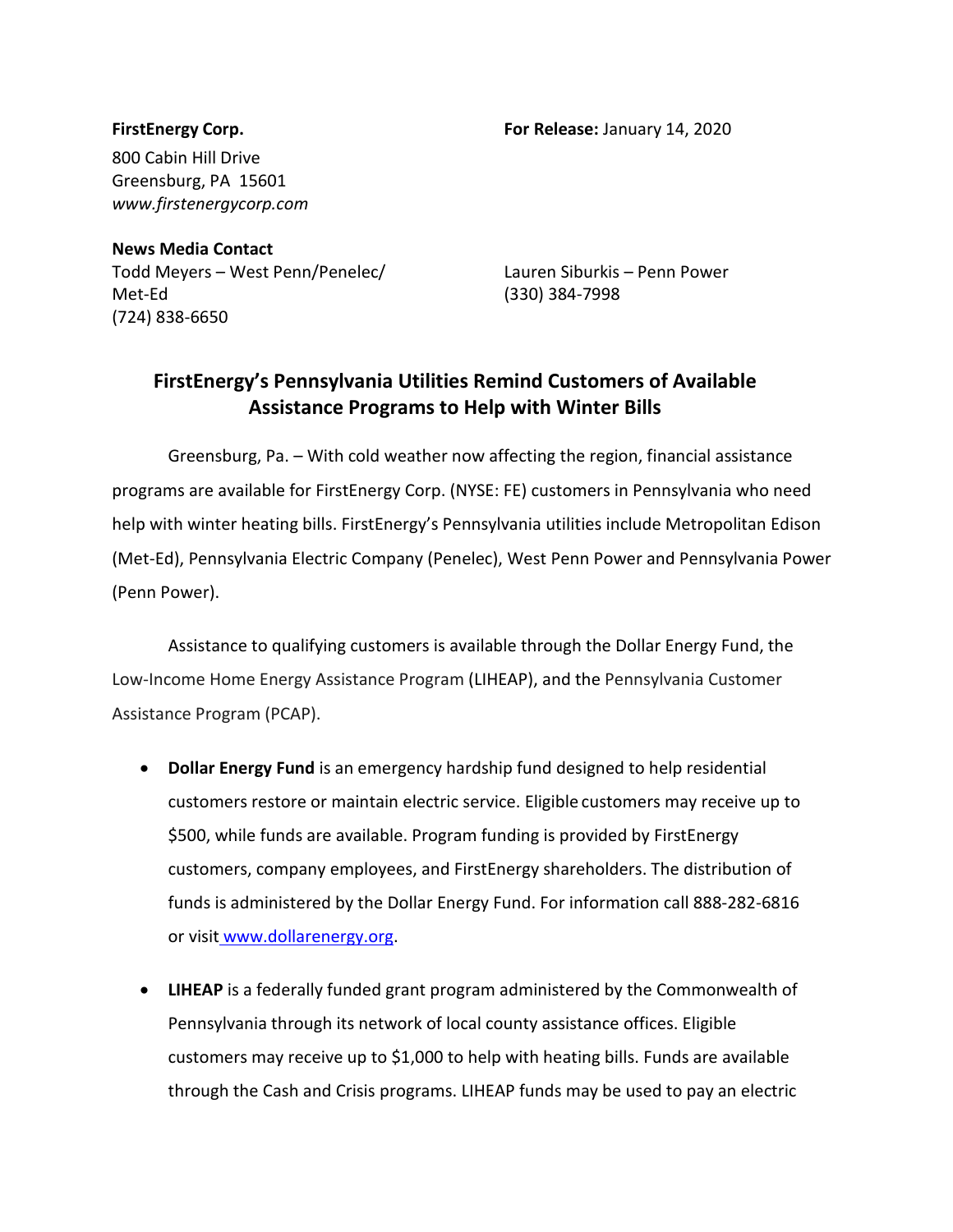bill even if electricity is not the main source of heat. For information about LIHEAP call 866-857-7095 or visit [www.compass.state.pa.us.](http://www.compass.state.pa.us/)

• **The Pennsylvania Customer Assistance Program (PCAP)** helpsresidential customers maintain electric service and/or eliminate their past-due balance. At initial enrollment the past due balance is set aside for forgiveness. Debt forgiveness credits are applied directly to participants' electric service accounts in recognition of payments that are made in-full. Customers may also qualify for a monthly credit based on income and usage information. PCAP participants also are automatically enrolled in the Equal Payment Plan (EPP) – a budget plan that provides the ability to make consistent monthly payments. For enrollment information call 888-282-6816, or to apply online, visit [dollarenergy.org/myapp.](https://www.dollarenergy.org/myapp/)

Income eligible customers also can reduce their electric bills by making their homes more energy efficient by participating in the WARM Program. This program is available to homeowners and renters with landlord approval. WARM Program participants:

- Receive an in-home energy evaluation
- Work with a trained energy educator to create an energy-savings plan
- Have the opportunity to receive energy-saving light bulbs; caulking and weatherstripping installed in their home; electric water heater inspections; and refrigerator/freezer testing and possible replacement.

The specific improvements that a customer is eligible to receive will be determined during the home energy evaluation. While no payment is required for these installations or services, there are household income requirements and electricity use requirements. For more information, customers can call Dollar Energy Fund at 888-282-6816, or apply online at [www.energysavepa.com.](http://www.energysavepa.com/)

To apply or learn more about other company programs, visit [www.firstenergycorp.com/billassist](http://www.firstenergycorp.com/billassist%20or%20call%20800-545-7741) or call 800-545-7741.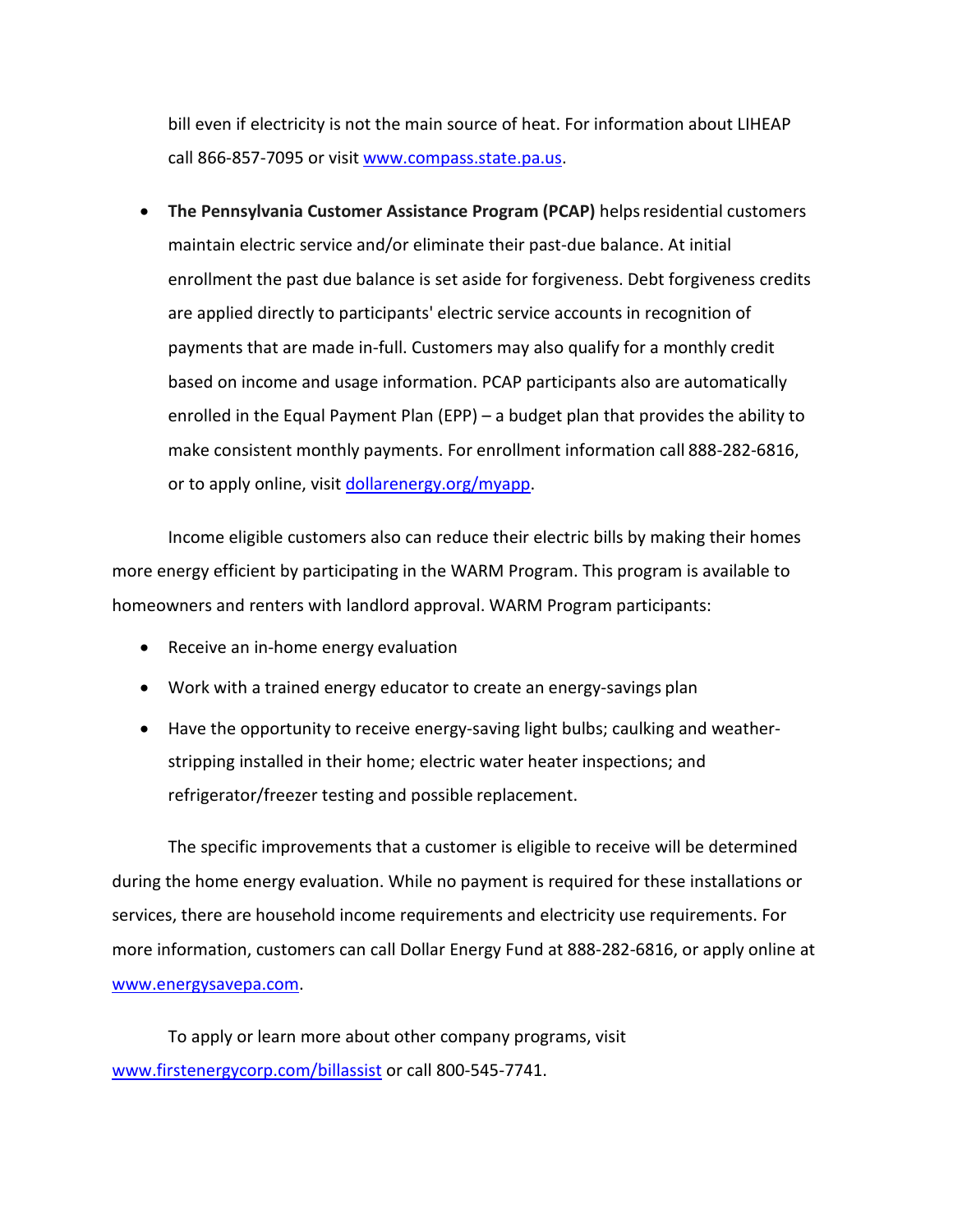FirstEnergy's Pennsylvania residential customers also can manage their electric bills through the Equal Payment Plan (EPP). With EPP, customers can make consistent monthly payments to avoid seasonal highs and lows in their electric bills.

In addition to the payment options, FirstEnergy offers a Medical Certification program. Disconnection of electric service resulting from overdue bills can be delayed up to 30 days if it is determined that the loss of electric service would be especially dangerous to the health of a permanent member of a customer's household. An appropriate health care professional must complete a Medical Certification Form describing the resident's medical condition. The Medical Certification process also can be used to restore electric service after a customer has been disconnected.

FirstEnergy also offers a program called Third Party Notification where a relative, friend, clergy, or social service agency can be notified along with the customer if electric service is about to be disconnected. The third party is not obligated to pay the overdue bills but can help make payment arrangements for the customer who might have difficulty paying their bill.

Met-Ed serves about 560,000 customers within 3,300 square miles of eastern and southeastern Pennsylvania. Follow Met-Ed on Twitter [@Met Ed](http://www.twitter.com/met_ed) and on Facebook at [www.facebook.com/MetEdElectric.](http://www.facebook.com/MetEdElectric)

Penelec serves nearly 600,000 customers within 17,600 square miles of northern and central Pennsylvania. Follow Penelec on Twitter [@Penelec](http://www.twitter.com/%40Penelec) and on Facebook at [www.facebook.com/PenelecElectric.](http://www.facebook.com/PenelecElectric)

Penn Power serves approximately 163,000 customers within 1,100 square miles of western Pennsylvania. Follow Penn Power on Twitter [@Penn Power,](http://www.twitter.com/penn_power) and on Facebook at [www.facebook.com/PennPower.](http://www.facebook.com/PennPower)

West Penn Power serves approximately 720,000 customers within 10,400 square miles of central and southwestern Pennsylvania. Follow West Penn Power on Twitter